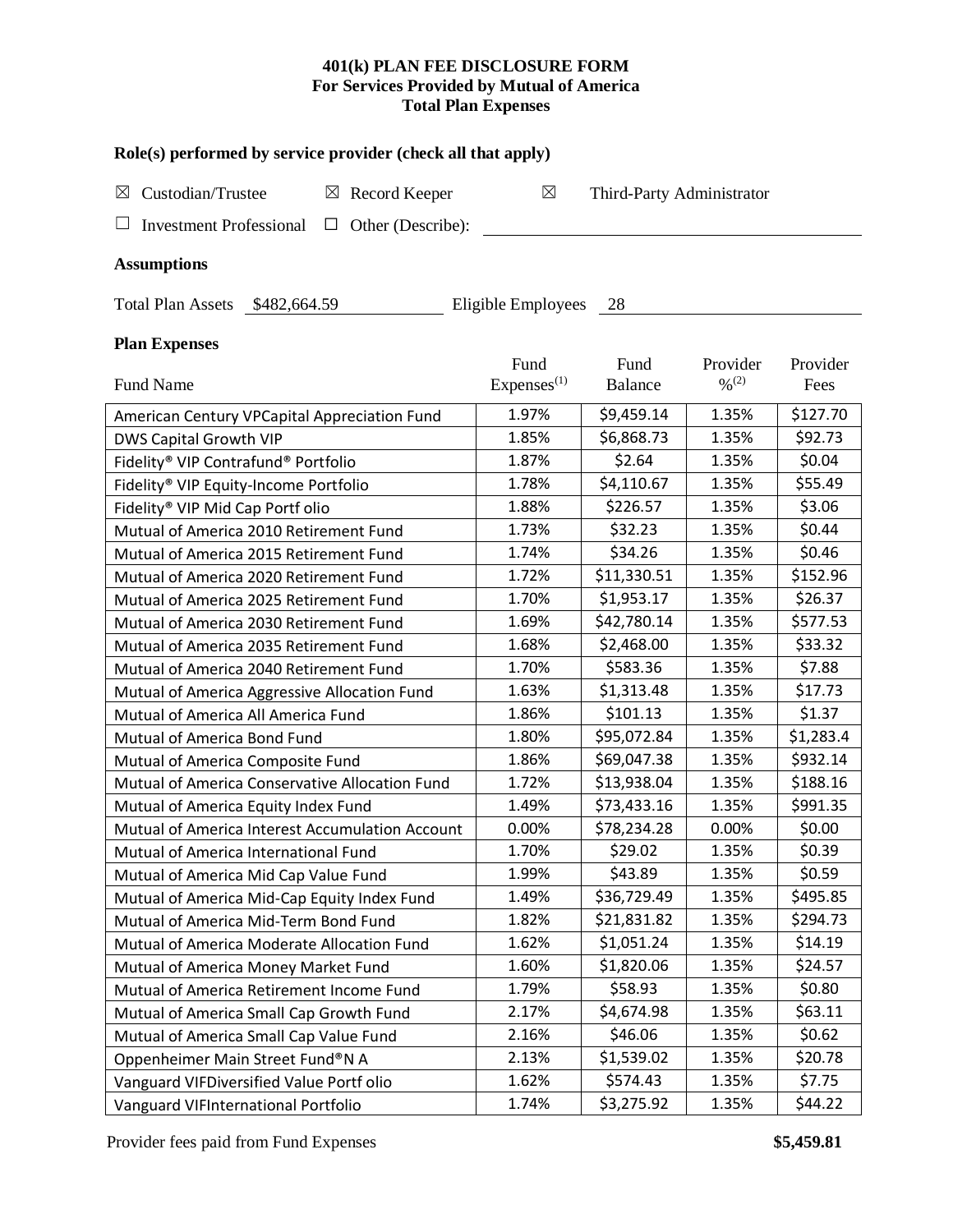| Provider fees deducted from participant accounts or paid by employer    | \$2,544.00 |
|-------------------------------------------------------------------------|------------|
| Investment expenses (i.e., Fund Expenses not used to pay provider fees) | \$1,482.17 |
| Total ("all-in") plan expenses                                          | \$9,485.98 |

(1)Fund Expenses include the fund's expense ratio plus any "wrap" fee charged by the provider. The expense ratio is determined through an annual calculation, where a fund's operating expenses are divided by the average dollar value of its assets under management. Fund Expenses lower investor returns.

(2) Provider % includes revenue sharing paid to the provider by the investment fund or wrap fees added by the provider. These expenses lower investor returns.